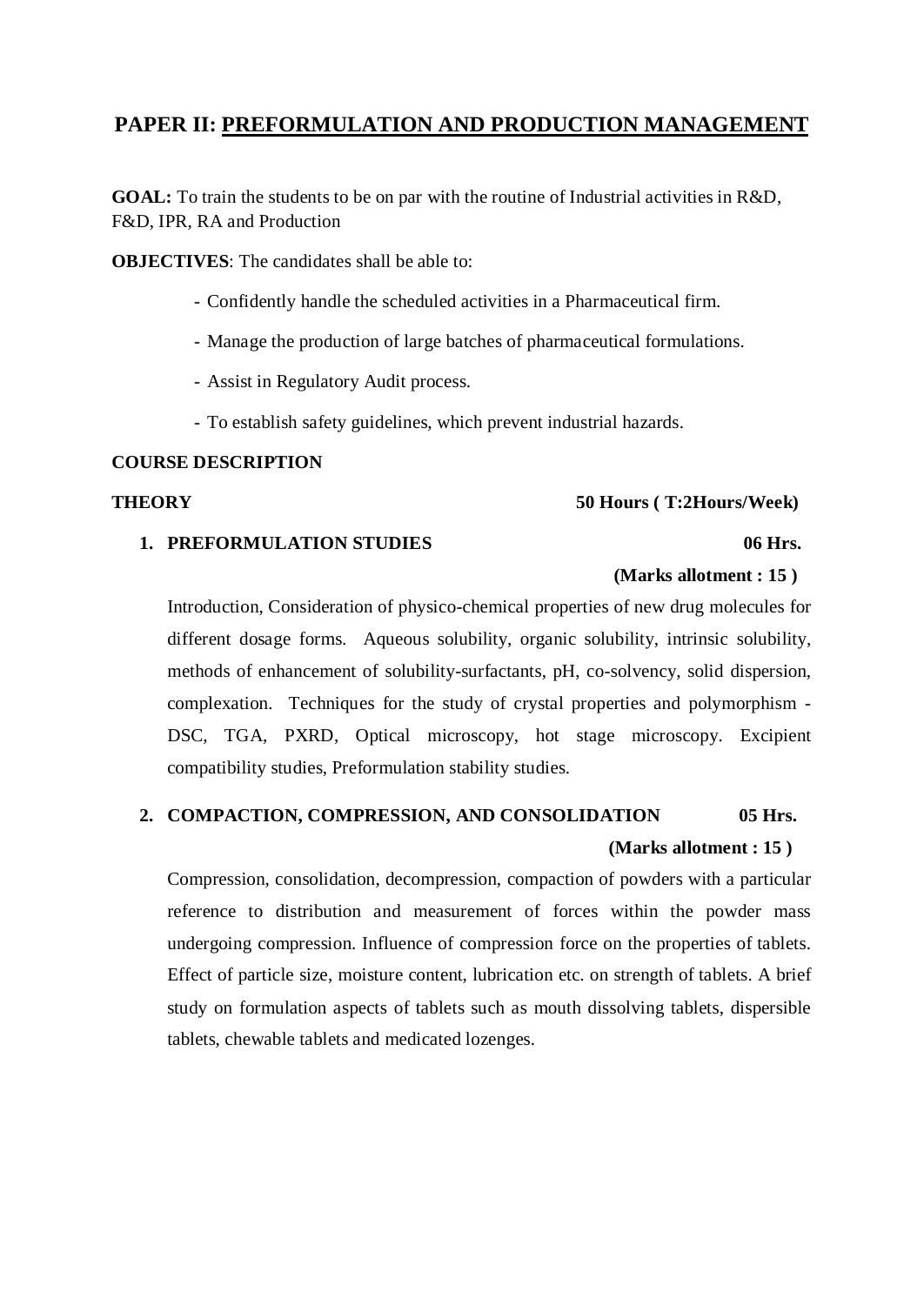# **3. QUALITY BY DESIGN, DESIGN OF EXPERIMENTS, FORMULATION BY DESIGN 04 Hrs.**

#### **(Marks allotment : 10 )**

USFDA's view of QbD, Elements of QbD, QbD tools, Design of experiments – Methods and applications Optimization techniques: Concept of optimization, optimization parameters, classical optimization. Statistical design (Simplex and factorial design)

# **4. STABILITY TESTING - DRUGS AND DOSAGE FORMS 04Hrs. (Marks allotment : 10 )**

Solid state drug stability, dosage form stability, accelerated stability testing, shelf life calculations, strategies for prolonging shelf life. Effect of packaging materials on dosage form stability. Basic principles of ICH, stability testing of new drug substance and formulations, photostability testing and oxidative stability, role of containers in stability testing. WHO stability guidelines.

### **5. cGMP, ISO 9000 & 14000 SERIES, VALIDATION 06 Hrs.**

#### **(Marks allotment : 20 )**

ISO 9000 & 14000 series, guide to Phamaceutical manufacturing facilities, cGMP considerations with emphasis on documentation practices.

Validation- General concepts, types, approaches to validation and scope of validation. Relationship between calibration, validation & qualification. Validation master plan, qualifications of utilities - HVAC systems, validation of water systems. Validation of manufacturing process for sterile and non-sterile products (briefly protocols and reports), Equipment qualification and cleaning validation.

### **6. INVENTORY MANAGEMENT 03 Hrs.**

#### **(Marks allotment : 10 )**

Costs in inventory, inventory categories- special considerations, selective inventory control, reorder quantity methods and EOQ, inventory models, safety stock – stock out, lead time – reorder time methods, modern inventory management systems, inventory evaluation.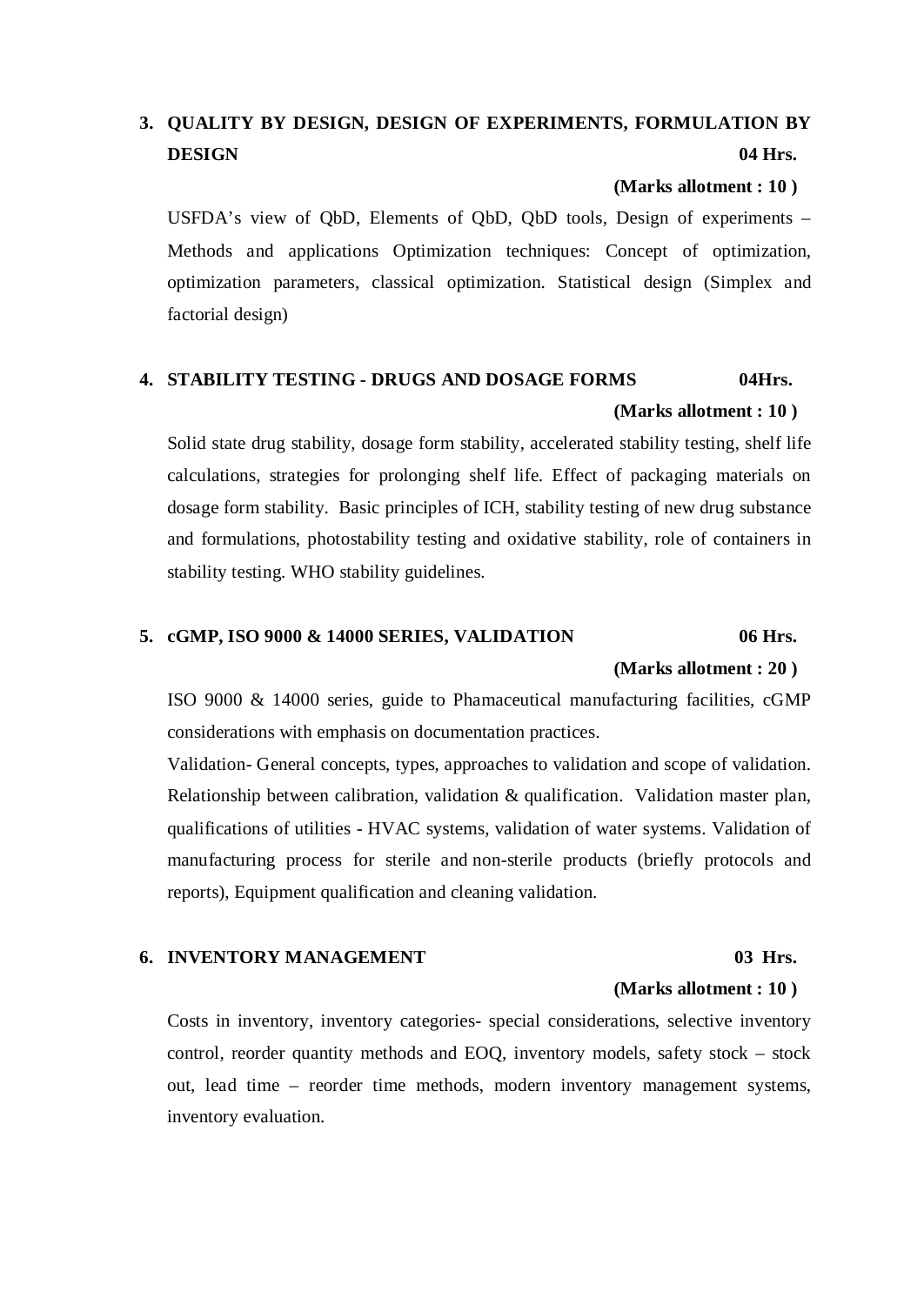### **7. MATERIAL MANAGEMENT 06 Hrs.**

Materials–quality and quantity, value analysis, purchasing–centralized and decentralized, vendor development, buying techniques, purchasing cycle and procedures, stores management, salvaging and disposal of scrap and surplus. Selection of material handling systems, maintenance of material handling equipment, unit-load, pelletization and containerization, types of material handling systems.

#### **8. PILOT PLANT SCALE UP TECHNIQUES 06 Hrs.**

Scale up of batches for product development, layout of pharmaceutical pilot plant, organization structure, personnel, activities. Pilot plant of tablets, capsules, solutions, dispersions, semisolids, and parenterals. Protocols for technology transfer. Process automation technology (PAT) in Pharmaceutical manufacturing. Introduction to SUPAC guidelines.

#### **9. IPR AND REGULATORY GUIDELINES 07 Hrs.**

#### **(Marks allotment : 15 )**

Definition, Need for patenting, Types of Patents, Conditions to be satisfied by an invention to be patentable, Introduction to patent search. Parts of patents. Filling of patents. The essential elements of patent; Guidelines for preparation of laboratory note book, Non-obviousness in Patent. Brief introduction to Trademark protection and WHO Patents. IPR's and its types, Major bodies regulating Indian Pharmaceutical sector, CDSCO. WHO, USFDA, EMEA, TGA, MHRA, MCC, ANVISA regulatory requirements for contract research organization. Regulations for Biosimilars. Role of GATT, TRIPS, and WIPO.

### **10. INDUSTRIAL HAZARDS AND PLANT SAFETY 03 Hrs.**

#### **(Marks allotment : 5 )**

Industrial accidents, mechanical hazards, electrical hazards, chemical hazards, gas hazards, dust explosion, fire and explosion hazards, prevention and control of all these hazards, safety management. Industrial pollution and Control measurements.

# **(Marks allotment : 15 )**

# **(Marks allotment : 15 )**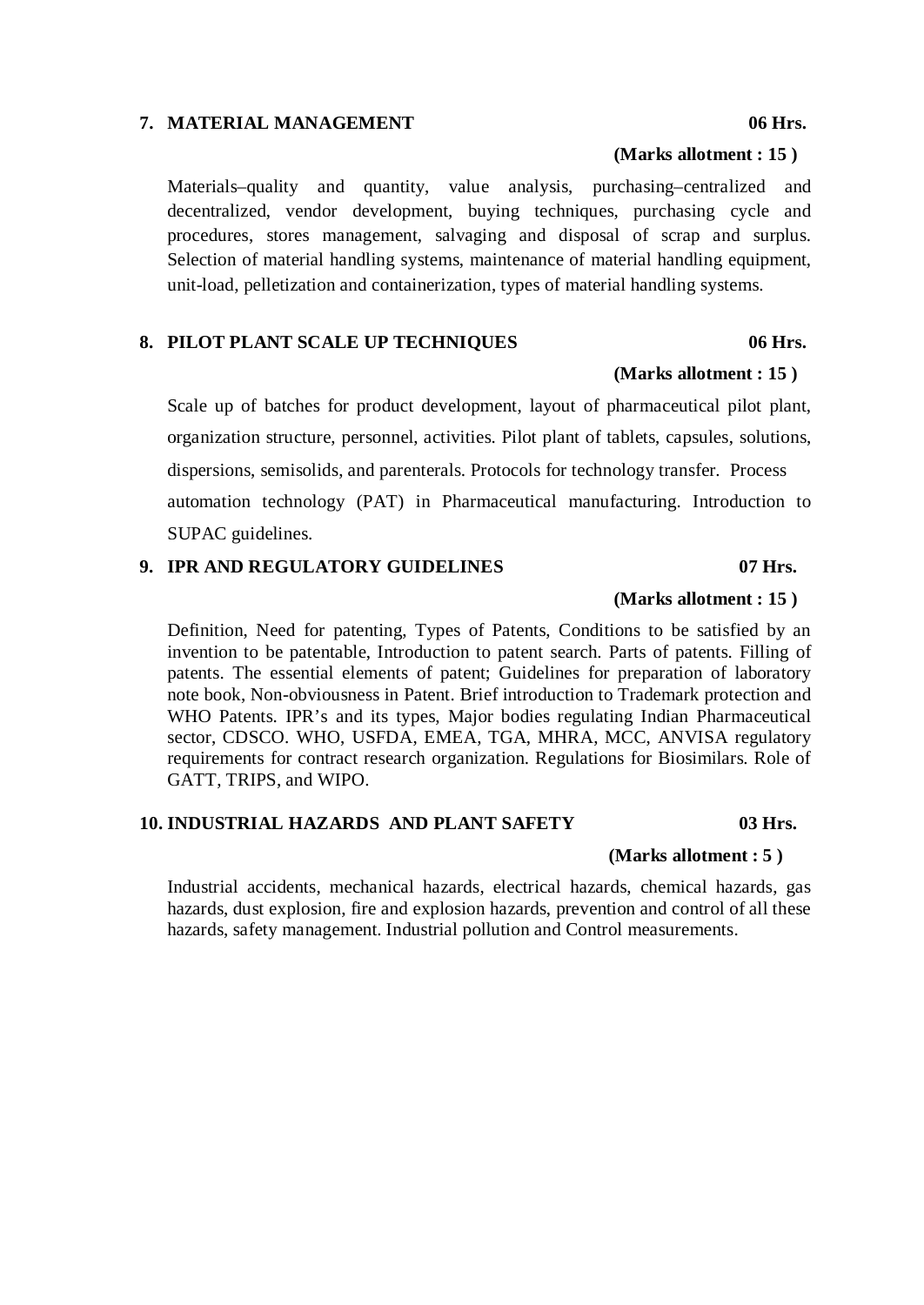## **PRACTICALS (T:6Hours/Week)**

- 1. Preformulation study of tablet formulation using various diluents
- 2. Preformulation study of tablet formulation using various binders.
- 3. To study the effect of surfactants/Co-solvents on the solubility of drugs.
- 4. To study the effect of various excipients on the compressibility of tablets.
- 5. Preparation and evaluation of Diclofenac sodium gel containing different gel bases.
- 6. Study of the effects of pH on rheological characteristics of carbopol gels using Brookefield viscometer.
- 7. cGMP considerations for tablets.
- 8. cGMP considerations for injectables.
- 9. Preparation and comparative evaluation with marketed product for efficiency of neutralizing property of antacid suspensions.
- 10. Process validation of tablets.
- 11. Equipment qualification of an analytical instrument.
- 12. Equipment qualification of processing equipment.
- 13. Cleaning validation of an equipment.
- 14. Designing of plant layouts for tablets and parenterals.
- 15. Stability studies of dosage form at  $30^{\circ}$ C $\pm$ 2, 65 $\pm$ 5 %RH and 40 $^{\circ}$ C $\pm$ 2, 75 $\pm$ 5% RH.

### **SCHEME OF EXAMINATION**

- **1. Synopsis 20 marks**
- **2. Experiment**
	- **Major - 35 marks**
	- **Minor 25 marks**
- **3. Viva-voce - 20 marks**
	- **Total - 100 marks**